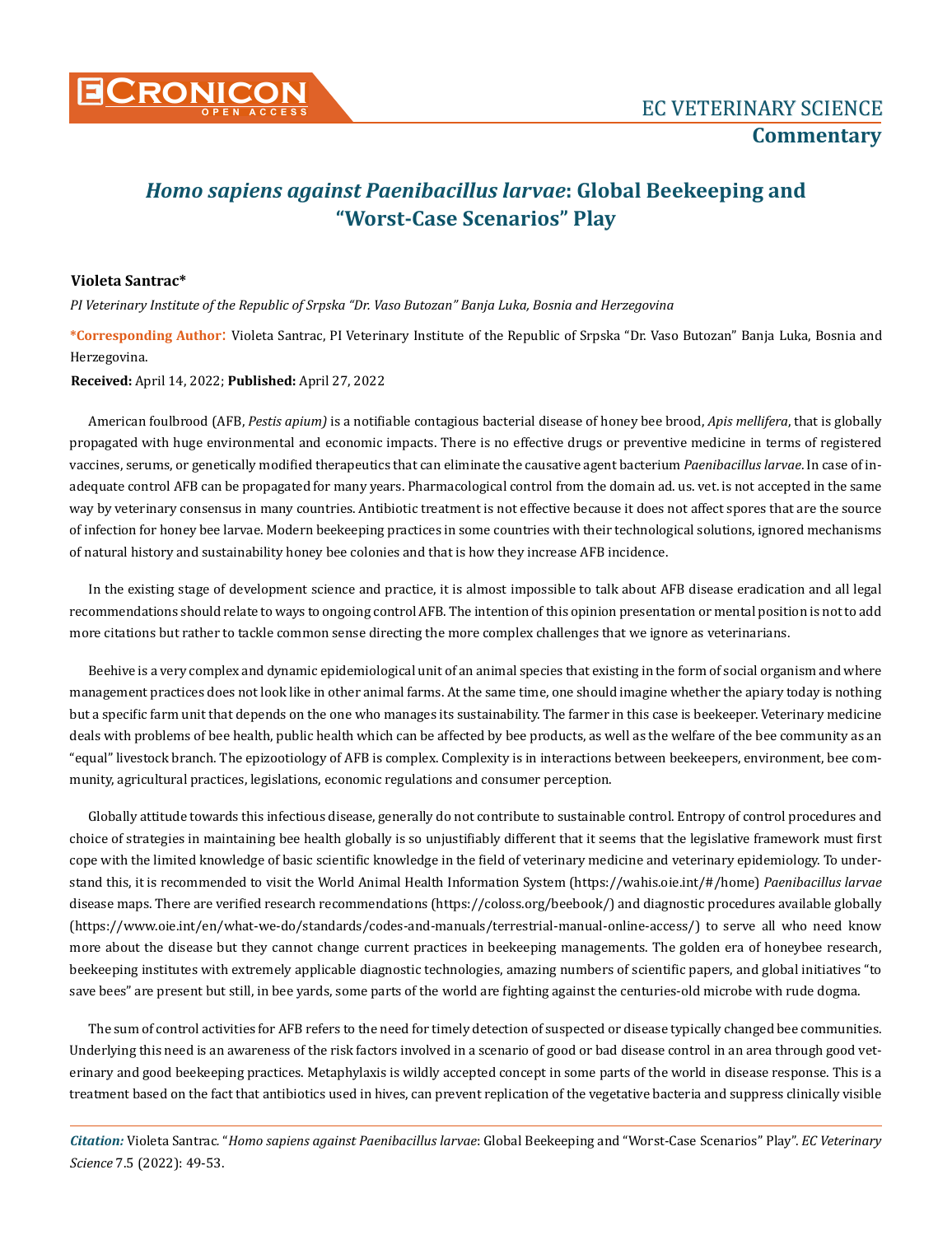infection manifestations in the brood. This therapy does not affect the spores present in infected and treated colonies as the main infection source in an outbreak area. This is the perfect scenario for long-lasting interference with the bee gut microbiome and also a perfect way to develop Anti-Microbial Resistance among *Paenibacillus larvae* populations. There are no vaccine protocol or has not yet been developed in practice to control this disease so the total amount of money associated with pharmaceutical control of disease in some areas goes to antibiotics and disinfectants lately.

In addition to pollinating plants and making beekeepers happy, bees produce food for humans. This is a fact that burdens the producer in relation to product safety. At least that is part of the quality standard that producer or veterinary service in a country can organize. Medicine, even veterinary medicine, is nothing but a specific policy that regulates some relationships. Relations in the control of this disease are related not only to the knowledge of doctrines in the field of life sciences but also directly to the fact of how much a country is able to finance created control measures and how much such "state" manages the ownership function of protecting a national resource. Simply put, whether state leaves the control measures at the expense of the producer or wants and can transfer the measures at the expense of the state budget and thus manage the challenge of production. Once the state becomes the owner of a contagious disease, the prescribed measures are enforceable. However, this happens when costs control does not exceed the possibility of compensating payment from outbreak area.

The dogma is that antibiotics cure AFB. Control an infectious disease using antibiotics is a bad choice in the case of AFB. They mask the epidemiological facts with high ecological price. That is recognized literary available without the need for special review. When causative agent of AFB appears for the first time on site, its "bumps" enzootically and becomes present not only in the hive but also in environment. It is difficult to treat environment. The bee community environment is on the first level "apartment" in which they live, so the hive, or let's call it a farm unit, is one epidemiological unit. In doing so, the second envelope is the external environment on whose territory the infected community is located. Regardless of the number of hives, we are talking about a hotspot, an outbreak, in which the presence of bacteria spores that are very resistant to all- natural environmental conditions, is propagated. This is how a district is created. AFB, pestis of bees, the plague of the bee community can be propagated over the years with a more or less developed manifestation of the clinical pictures. If we like to draw attention between how *Bacillus anthracis* and *Paenibacillus larvae* are close in some ecological characteristics, then understanding the significance in the control of the most important infectious bee disease (historically speaking) would be more meaningfully organized.

Hygienic bee behavior of any selective range, currently, have no practical infection regulating proof significance against AFB in field conditions. Worker bees that clean the spores of infected larvae in the late or early stages of infection are actually just transmitters of the causative agent. So, creation genetically superior bees in relation to the trait of cleaning for this disease have to be evaluated in real conditions not just laboratory setups. Experiments that have tried to prove the difference between hygienically developed traits in the control of AFB should be meaningfully proofed. Simply "cleaning up" the spores is very different from cleaning up a frozen or punctured larva that is not infected with *Paenibacillus larvae*, which in clinical chronic cases with AFB infections would be just a pure spore load.

Antibiotics usage seeks to mask the visibility of the clinical presence of the AFB disease. The infectious agent is present in a given area, infections are masked and the causative agent acquires genetic resistance to a particular antibiotic. Such a harsh denying attitude towards knowledge of pathogens results in various bad practices that give the infection even more on bad outcomes. According to the types of antibiotics used, some strains of *Paenibacillus larvae* acquired resistance to the used antibiotics, such as penicillin, streptomycin, geomycin, lincomycin and tylosin and we can talk about resistant clusters of *Paenibacillus*, which in medical classifications for beekeeping, could be considered as honey bee superbug. There is a lot of evidences about disorder of the bee microbiome, dysbiosis caused by the use of antibiotics, but the reasons for the "abuse of the use" of antimicrobial formulations are ignored. This is certainly a direct detrimental effect on the health of the bee as a social organism. It is difficult to prove that the use of probiotics in the forms intended for bee nutrition helps to restore once disturbed physiological status of the short-lived insect, which is a part of the dynamic social organism, honey bee community.

*Citation:* Violeta Santrac*.* "*Homo sapiens against Paenibacillus larvae*: Global Beekeeping and "Worst-Case Scenarios" Play". *EC Veterinary Science* 7.5 (2022): 49-53.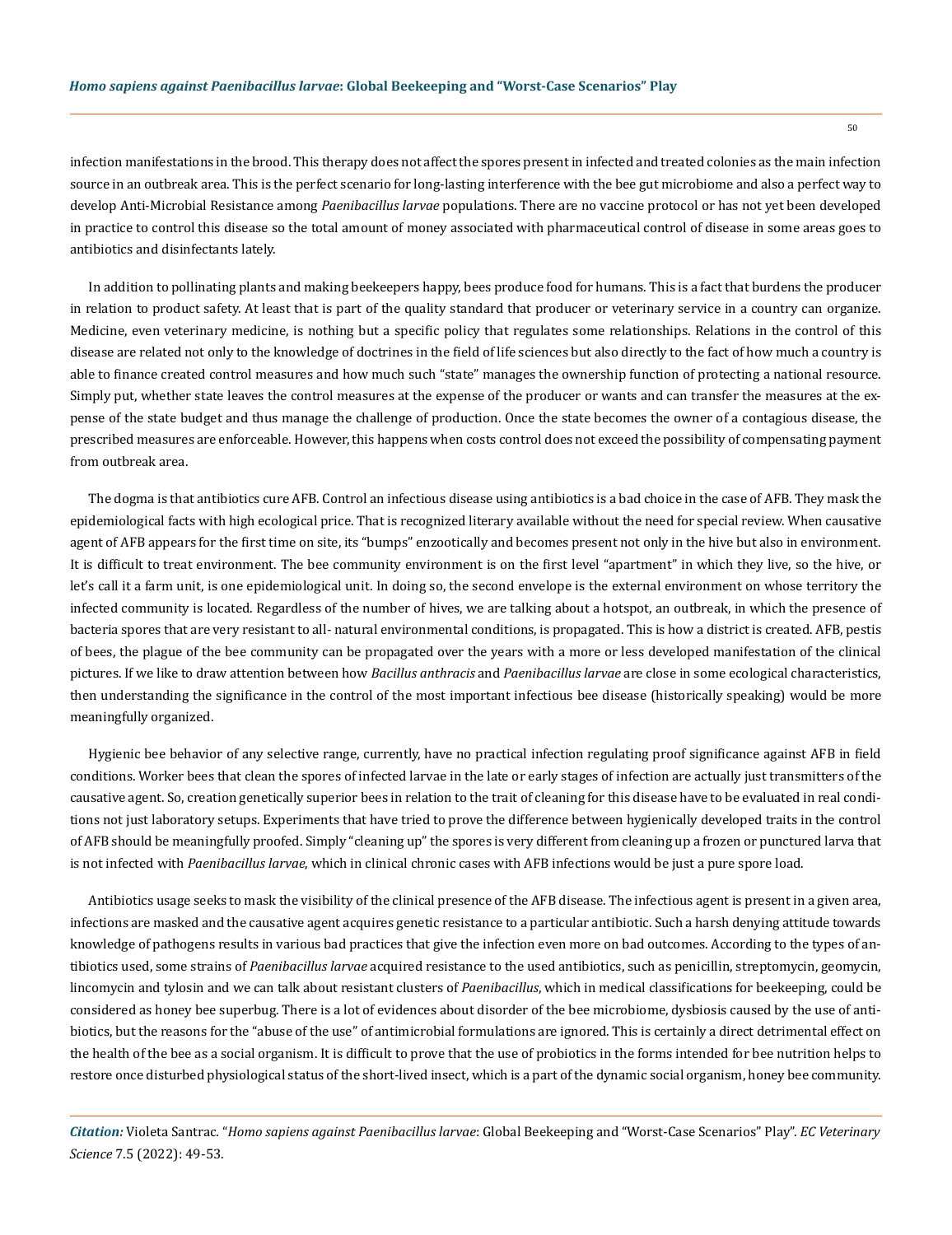Identifying the typical clinical picture of AFB in the field is not difficult. The clinical form of the disease phase for those less proficient can go unnoticed, most often in the early and very late stages of the disease. Once established on territory, resilient spore forming bacterium, remains long potential danger for bees. Methods of environmental "remediation" are not clearly defined and are very difficult to implement efficiently. In favorable conditions dormant spores can be easily transformed into an effective vegetative form and depending of dynamics in bee community development they will continue infectious mission.

Bees have not been the focus of veterinary medicine in many countries so this omission in understanding concept of significance has deep roots; financially, the value of services to veterinarians in the case of beekeeping services are underestimated in relation to the income provided by working with other animal species. Failure of beekeeping practices and self-help directions in controlling AFB are common misconceptions. There are differences between "animal health and animal welfare" practices on the continents because the experiences with this infection were shaped by the time when historically countries encountered the plague on their own territory. Knowing how to combat the spore-causing bacterial agent and in particularly demanding cohabitation communities such as the bee community is a high attitude that should be harmonized with the best possible practices to disease control.

Question is how much money should be available for control, how much we are willing to take risks by doing or not doing something. The established perspectives of disease control so far are only a part of the experiential screen of the time in which measures were prescribed and proposed, and they are not based on clear scientific answers and experimental actions. Knowing how complicated the control of AFB is, the Republika Srpska in Bosnia and Herzegovina, has introduced a preventive method of controlling the presence AFB spores in honey samples since 2010-2021, whether it is a honey sample from bee colonies or a bulk sample of honey from group beehives. It should certainly be said that the use of antibiotics in hives has been banned for more than twenty years. Based on the free diagnostic service provided to beekeepers, we have significantly improved control of this disease by facing the fact of how difficult it is to influence awareness and changing practices among beekeepers. It takes time to change bad practices. It was necessary to prepare a better legislative framework in order to create the conditions for the adopted good practice to apply and for that application to be comprehensive because without comprehensiveness and in a large percentage there is no way to control disease. The result of certainly intensive information campaigns on the importance of disease control has contributed to the fact that Bosnia and Herzegovina in the Republika Srpska is actually the only territory in the region where the veterinary service has the possibility for preventive action before clinically typical images of the AFB appear clinically. That surveillance program brought a lot of data.

We have verified that two different pheno- genotypes of *Paenibacillus larvae* ERIC I and *Paenibacillus larvae* and ERIC II can be found in apiaries in a narrow area. None of them give off a special smell or stench that could be taken as a pathognomonic sign of suspected infection. Simply put: stench is not a characteristic of AFB and thus cannot be taken as a subjectively recognized symptom of disease. The consequence of not knowing the distinction between European Foulbrood (EFB) and AFB has led to confusion among beekeepers globally. What strongly and typically stinks in hives and apiaries with rotten broods are pathological putrefaction processes caused by a complex of bacteria, of which the sporogenic bacillus, *Paenibacillus alvei* is particularly interesting in the complex of clinical pictures of EFB syndrome in our region. In exceptional, rare cases, mixed infection with EFB and AFB agents can be found, in which case the odor is not part of the AFB pathology complex.

Knowing the genetic variations of causative agent and recognizing the clinical picture of the disease is very important for those who are trying to control the disease. An aggravating fact in knowing the course of clinical picture of different phenotypes and genotypes of *Paenibacillus larvae* refers to the existing ban on experimental field research in some countries on a real model of the bee community. Unlike some other bacterial diseases, and specifically for the life of the bee community, in many countries, no field experiments are allowed. This is a missing piece in disease mosaic visibility. Otherwise, it would bring better determination eco-genotype specificity pathogenic effects in course real-time infection.

*Citation:* Violeta Santrac*.* "*Homo sapiens against Paenibacillus larvae*: Global Beekeeping and "Worst-Case Scenarios" Play". *EC Veterinary Science* 7.5 (2022): 49-53.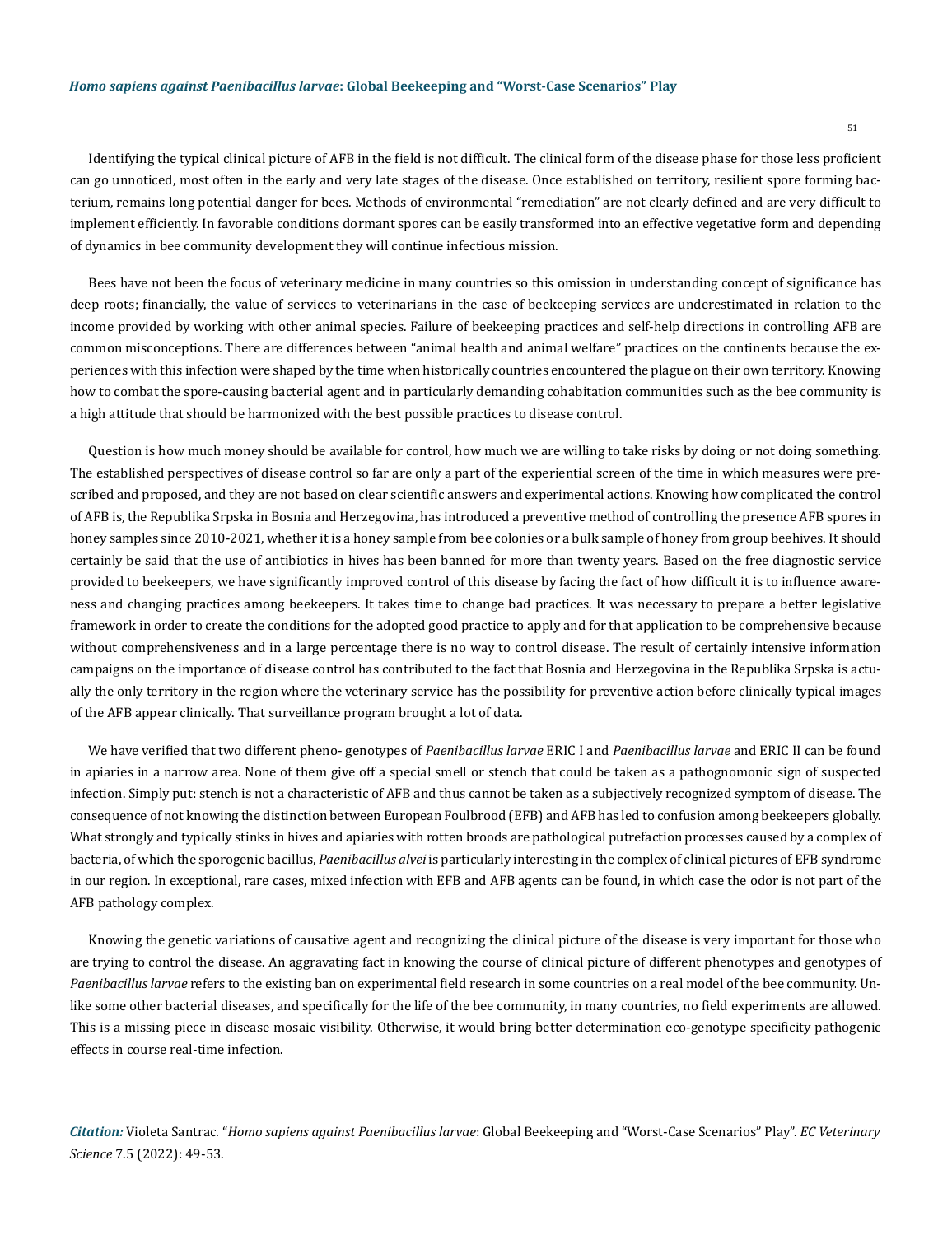In the host-pathogen relationship, each genotype may have differences concerning the time of incubation in the hive, the virulence or pathogenicity of the process, as well as the possibility of chronic forms of subclinical infections. Spatial and temporal disease propagation have not been experimentally scientifically confirmed. The course of our proposed action AFB control was: "test and neutralize", not "ignore and treat". Diseased hives (laboratory positive and clinically positive) are burned under veterinary inspection supervision. Other "clinically uninfected" communities in outbreak area were screened bacteriologically for spore presence in honey hive samples from brood chambers and based on the results they were managed usually through artificial swarming recommendation. Clinically negative hives in an infected apiary are monitored for the presence of spores in the honey of each hive until the infectious pressure is reduced to a level when it becomes negligible. The biggest question was and still is: for how long this process of reducing infectious pressure can take by enforcing effective regulations. As an example: If inspection procedures are not able to suppresses AFB within two years, the apiary should be closed completely because either there is no good beekeeping practice or there is no good veterinary practice, so the legislator or the state is not obliged to pay for inadequacy due to inadequacy those who implement the measures. This is just one option that could be a template for sustainable risk management in preventive control measures.

Good veterinary practice and good beekeeping practice in the apiary are esoteric terms for insufficiently harmonized procedures of both. Talking about good practices in a country that does not have control over the AFB spores of all wax processing and bee food production facilities is far from what is called good practice. And that is an issue in majority countries in the world. Use antibiotics in AFB control is a mistaken harmful control mechanism without significant effect on spore load in honey. Honey dilution process on the market can change the MRL limits of some antibiotic's residues but spores in even minimal level of dilutions are there. Communities that have American foulbrood suffering from the intensity of infection or destruction of the organization of the bee community may still have yields in honey and other bee products. American foulbrood is not a zoonosis unless bee products unusually enter the human body through medical misuse of products through intravenous intake. Such honey is contaminated with *Paenibacillus larvae* spores as in hive contamination or extraction procedures. Antimicrobial resistance information is transmitted through honey in which there are spores, which are then obtained through food intake (honey) to the human digestive tract. Eating honey with spores and other products (edible) that contain spores will not trigger a chain of infection in humans when the spores are ingested orally. Thus, tissue tropism and the type of organ that encounters the antigen determine the fate of contamination or infection. Human digestive tract, unlike that of the bee, is a very complex and numerous cohabitation complex called the microbiome. It is not much known about how ingested spores passing all human body environment niche non host species. Question is: are they potentially have opportunity to share information code with other microorganisms that structure the microbiome of the human digestive tract? Of course, this process is not obvious and of course there are no elements of emergencies for humans, but certainly with shares in genetic information between bacteria, there is a possibility of constructing very significant bad scenarios for humans and their health. Can spores superbug *Paenibacillus larvae* be a source of resistance gene donation and is it of any significance? Translational medicine discipline needs to understand dynamics of passage of honey spores along the digestive tract to the final destination. This "digestive corridor" is likely to be able to disintegrate and destroy the genetic packaging of the life form of a sporogenic bacterium. But what if another scenario is possible? And then question remains on how microbiome of *Homo sapiens* reacts to random contamination *Paenibacillus larvae*. Can shield around spores become permeable and let the immortal bacterial DNA flow into the digestive and immune processes. Can gen of bacterial resistance be integrated into a part of the genome of a commensal bacterium of human microbiome?

Honey bee animal welfare is not a hot spot in veterinary legislations but using and abusing antibiotics to cure ignorance is a direct violation veterinary profession. Animal welfare is important for animal husbandry and beekeepers and veterinarians have to know that is not just production, pollination, profit but insects need of life quality. Physical and social environment is largely changed in global settlements where we live. It is necessary to understand bad practices and change the whole environment event. We need to save honey bees with tools that we already have. The complex concept behaviors of bees are related to their health and welfare status. And that can improve their sustainability as an endangered species. Honey, bee bred, pollen, royal jelly are not just food they are a medicine that hu-

*Citation:* Violeta Santrac*.* "*Homo sapiens against Paenibacillus larvae*: Global Beekeeping and "Worst-Case Scenarios" Play". *EC Veterinary Science* 7.5 (2022): 49-53.